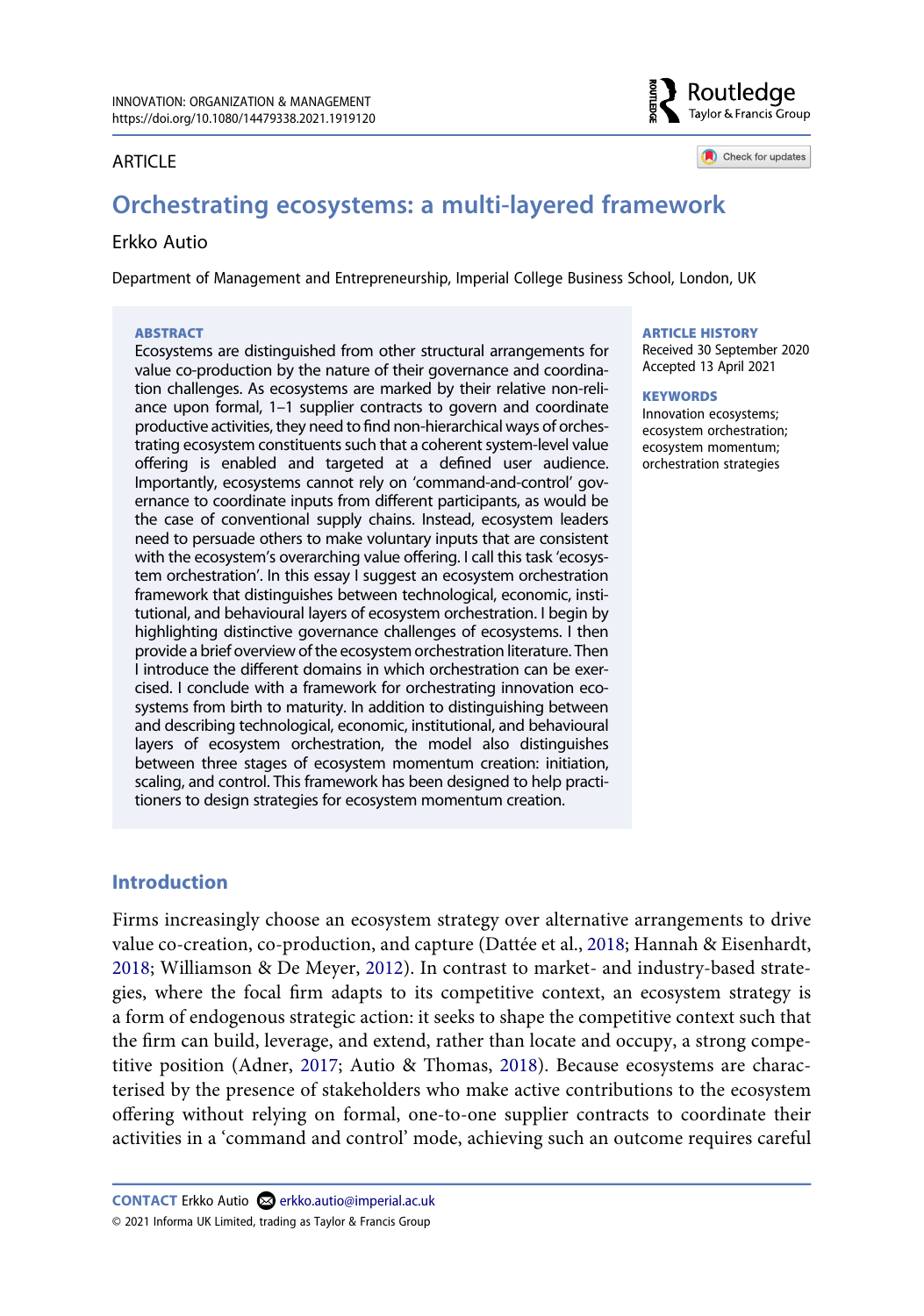orchestration to persuade others to behave in ways consistent with the ecosystem vision (Ansari et al., [2016;](#page-12-4) Dattée et al., [2018;](#page-12-0) Ozcan & Eisenhardt, [2009](#page-13-1)). Such orchestration seeks to both establish a desired architecture of stakeholder roles and value-creating interactions among these, and to drive the creation and mobilisation of valuable resources and assets (Autio & Thomas, [2020](#page-12-5); Dhanaraj & Parkhe, [2006](#page-12-6); Nambisan & Sawhney, [2011;](#page-12-7) Sirmon et al., [2011](#page-13-2)).<sup>[1](#page-11-0)</sup>

<span id="page-1-5"></span><span id="page-1-4"></span><span id="page-1-3"></span><span id="page-1-2"></span><span id="page-1-1"></span>Although the importance of orchestration has been widely recognised in the literature, there has not been much research focusing on tangible actions firms can take to successfully orchestrate an innovation ecosystem from inception to maturity. Received studies and frameworks with an explicit focus on orchestration have typically taken a high-level conceptual approach and considered, e.g., network structural properties necessary to enhance innovative outputs of the network (Dhanaraj & Parkhe, [2006](#page-12-6)), identified high-level organisational tasks to effect orchestration (Nambisan & Sawhney, [2011](#page-12-7); Sirmon et al., [2011](#page-13-2)), considered third-party orchestration activities in an established innovation network (Giudici et al., [2018](#page-12-8)), focused on specific orchestration activities (Ansari et al., [2016;](#page-12-4) Dattée et al., [2018;](#page-12-0) Ozcan & Eisenhardt, [2009](#page-13-1)), or simply side-stepped the need for orchestration altogether and assumed a top-down implementation of the desired ecosystem architecture (Adner, [2017\)](#page-12-2). While informative, none of the above approaches comprehensively addresses tangible steps business managers could take to orchestrate ecosystems in practice – particularly over the life cycle of the ecosystem. In this essay I seek to address this gap by building on my previous work with different co-authors, with whom we have studied ecosystem creation, coordination, and governance challenges over the past several years.

<span id="page-1-0"></span>This essay will proceed as follows. I will first discuss the concept of ecosystems in the light of recent theorisation. I will specifically focus on the governance aspects of ecosystems, which then define the orchestration challenge. After this I will highlight different approaches to ecosystem orchestration in the received literature. I will then introduce a multilayered perspective to ecosystems, which distinguishes four layers at which ecosystem orchestration may play out: technological, economic, institutional, and behavioural. I conclude by illustrating tangible actions at each layer that can be brought to bear when seeking to maximise the ecosystem's value co-discovery, co-creation, and appropriation potential.

#### **Innovation ecosystems: a definition**

Given the burgeoning ecosystems literature, it is not surprising that the 'ecosystem' moniker has been slapped onto a wide range of organisational collectives. In the literature one can find mentions of 'business ecosystems', 'platform ecosystems', 'innovation ecosystems', 'knowledge ecosystems', 'entrepreneurial ecosystems', 'industry ecosystems', 'technology ecosystems', and 'sector ecosystems', to list a few. In many situations the usage is overlapping, yet not conceptually clarified. These terms mingle with a host of other terms to denote various kinds of organisational collectives, regional agglomerations, and value co-production systems, such as 'industry', 'supply chain', 'network', 'value network', 'innovation network', 'cluster', 'knowledge cluster', 'innovative milieu', 'industrial district', and 'regional and national systems of innovation'. This proliferation is problematic, since if the ecosystem label is slapped indiscriminately upon a broad range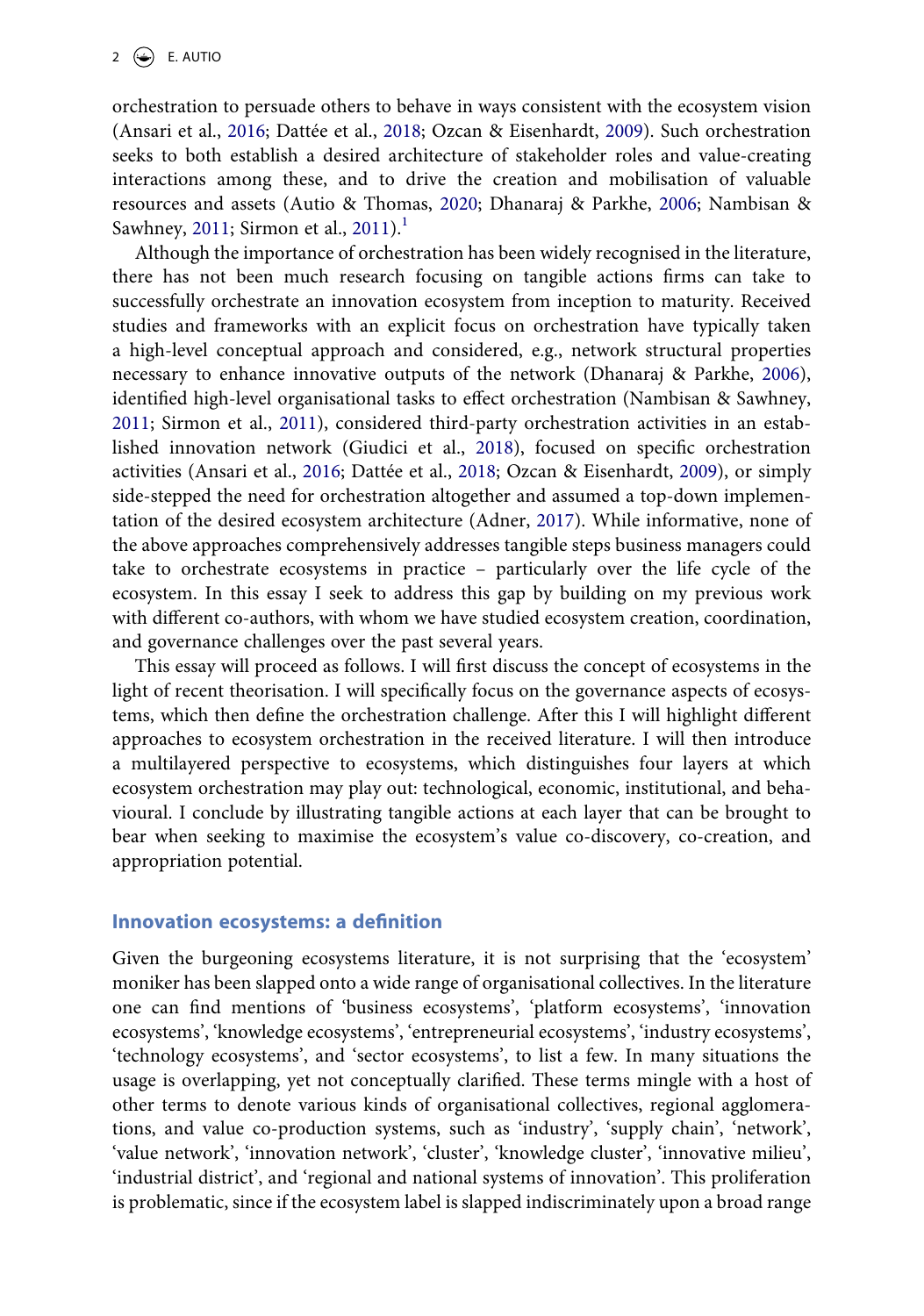of different organisational constellations, the concept loses its theoretical distinctiveness, and therefore, its power to inform managerial choice. It is therefore critical to define the concept in such a way that: (1) it meaningfully distinguishes the concept from related concepts; (2) it uniquely defines a phenomenon that either did not exist previously or has been under-researched; (3) it is able to meaningfully inform managerial action.

<span id="page-2-2"></span>In my recent work with colleagues we have sought to address this challenge (Thomas & Autio, [2020\)](#page-13-3). We observed that one of the pioneers of the 'ecosystem' approach to understanding industry competition, Jeffrey Moore [\(1993\)](#page-12-9) never actually defined what exactly he meant with the term, simply asserting that an 'ecological' approach was 'different' from industry- or sector-level analysis. In fact, so strong has been the practitioner orientation of the ecosystem literature that we had to wait until the 2010s for serious attempts to consolidate theoretical and conceptual underpinnings (Adner & Kapoor, [2010](#page-12-10); Adner, [2017;](#page-12-2) Autio & Thomas, [2014](#page-12-11); Dattée et al., [2018;](#page-12-0) Jacobides et al., [2018](#page-12-12); Shipilov & Gawer, [2020](#page-13-4); Wareham et al., [2014\)](#page-13-5). However, the proliferation of this literature has been such that more work is necessary (for recent reviews, see Aarikka-Stenroos & Ritala, [2017;](#page-12-13) Gomes et al., [2018;](#page-12-14) Oh et al., [2016](#page-13-6); Scaringella & Radziwon, [2018;](#page-13-7) Suominen et al., [2019\)](#page-13-8).

<span id="page-2-5"></span><span id="page-2-4"></span><span id="page-2-3"></span><span id="page-2-1"></span><span id="page-2-0"></span>In my work, we have identified four distinguishing commonalities across different ecosystem concepts in management: participant heterogeneity, a coherent system-level output, the nature of interdependence among ecosystem participants, and the nature of ecosystem governance (Thomas & Autio, [2020](#page-13-3)). While none of the above characteristics alone is sufficient to distinguish ecosystems from other forms of organisational collectives, we argued that the combination was unique to ecosystems. As regards participant heterogeneity, although this is a feature exhibited by many organisational collectives, the heterogeneity of participants in ecosystems is often greater and can transcend industry sectors and the boundary between public and private sectors. As regards system-level output, this is a characteristic that helps distinguish ecosystems from inter-organisational networks, which seldom seek to coordinate such an output at the system level, instead limiting themselves to creating benefits for network participants. Distinguishing ecosystems from supply chains, ecosystems rarely if ever feature an 'integrator' firm that combines the outputs of various suppliers into a coherent package for delivery to the end customer, which is a common role in supply chains.

As regards the nature of interdependence, ecosystems tend to exhibit a high level of mutuality in a principal-principal setting, as opposed to a principal-agent relationship characteristic of supply chains. Supply chains are governed through one-to-one formal supplier contracts, which define, ex ante, the contractual obligations of the 'agent' (i.e., the supplier) and of the 'principal' (i.e., the customer), respectively. Importantly, supplier agreements also specify, in detail, the product or service the supplier is expected to deliver. In contrast, although an ecosystem may incorporate formal, one-to-one contracts among some of its multiple stakeholders, characteristic of ecosystems is the presence of principal-principal relationships that the different parties enter upon their own volition, and which are not defined by a formal, one-to-one supplier contract. For example, although the developers of smartphone applications typically accept licencing conditions when making their apps available through mobile application stores, these are standard licencing conditions that apply similarly to all developers and primarily define the sharing of revenue from the sales of the application on the platform. The licencing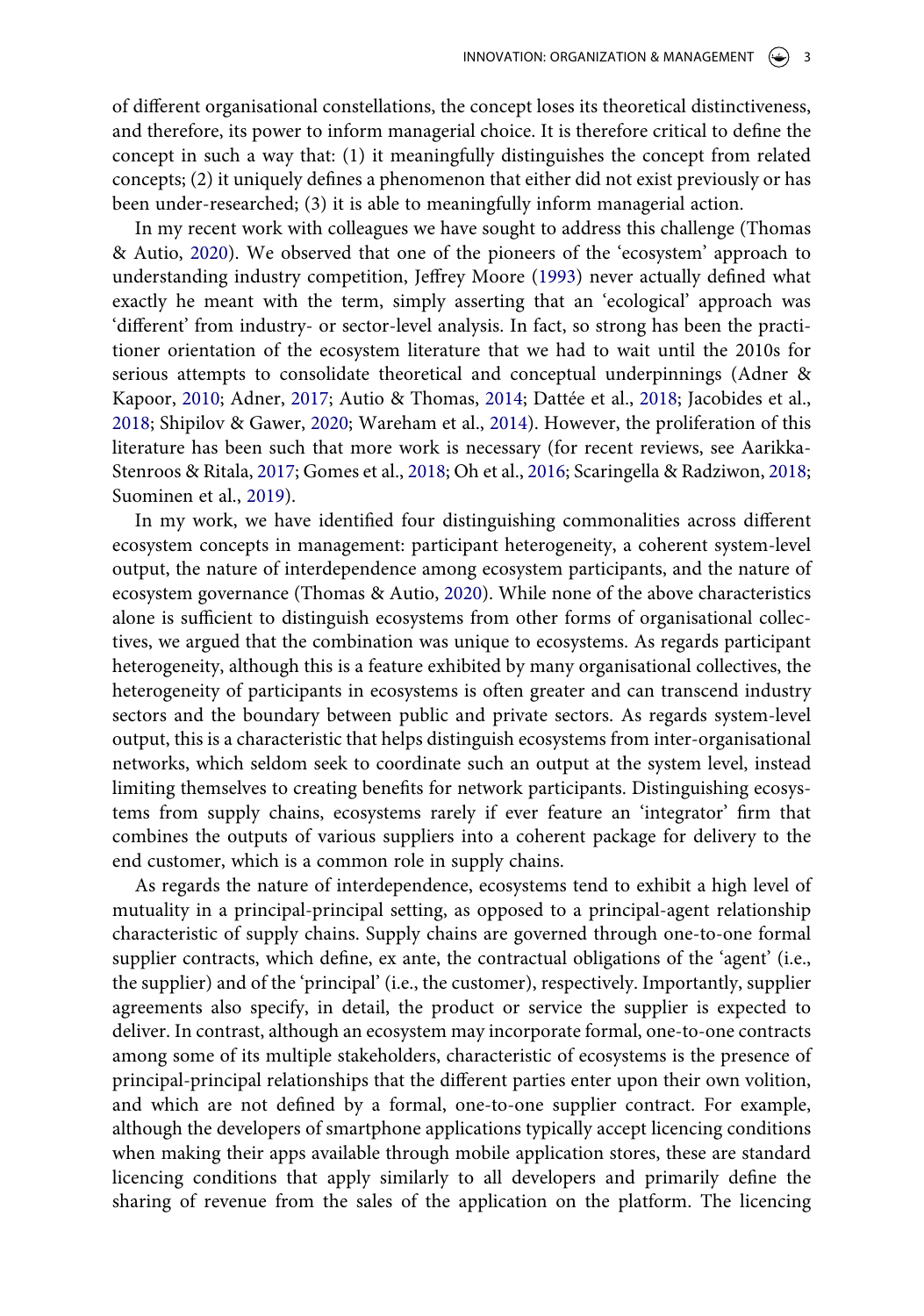conditions do not define what kind of application the developer is supposed to develop and by which date. It is the application developers who define the application and whether they accept the standard publishing and revenue share conditions of the platform. This sets up the distinctive governance challenge of ecosystems, since the platform owner cannot contractually oblige application developers to develop anything, nor can they contractually compel these to join their ecosystem, yet the value of the platform is significantly affected by the number and quality of applications that the platform owner is able to attract to the platform.

The widespread presence of principal-principal relationships in ecosystems means that the value of the outputs generated by any individual ecosystem participant is partly defined by the presence of complementary outputs independently and voluntarily generated by others – over whom the focal participant has little or no formal hierarchical authority. This defines the orchestration challenge of ecosystems: how can ecosystem participants persuade others to behave in ways such that the value of the focal participant's offering increases in the eyes of the eventual recipient of the ecosystem's collectively generated value offering? It is this nature of ecosystem governance that sets ecosystems apart from supply chains, which are, in essence, upward-branching chains of formal, one-to-one supplier contracts. In ecosystems, these are replaced by less hierarchical arrangements, such as one-to-many licencing conditions, agreed role definitions, non-formal conflict resolution mechanisms, network effects, and ecosystem structural properties such as the architectural facilitation of supermodular complementarities (Jacobides et al., [2018](#page-12-12)). On the basis of the above, I suggest the following definition for an innovation ecosystem (Thomas & Autio, [2020](#page-13-3)):

An innovation ecosystem is a community of hierarchically independent, yet interdependent heterogeneous participants who collectively generate a coherent, ecosystem-level output and related value offering targeted at a defined user audience.

As can be discerned from the above definition, I consider ecosystems as structures for value co-production: ecosystems are organisational collectives that combine efforts to create a coherent, system-level value offering that targets a defined audience. Ecosystems 'do' something to create value for someone. In contrast to conventional supply chains, the offerings co-created and co-produced by ecosystems are more malleable and offer more opportunities for users to define what the exact value offering would be in their case. This means that users in ecosystem structures assume a more active role than is characteristic of conventional supply chains. To illustrate this point, consider the example of cars. OEM manufacturers (who act as system integrators) offer customers a defined range of options. Say, the customer may choose the colour of the car, among the many options regarding upholstery, audio systems, lighting systems, and so on. Even though the number of resulting configurations is large enough to permit an individualised car for each customer, it is still the OEM who performs the final integration. The customer chooses, but the OEM integrates. In ecosystems, particularly those organised around digital platforms, the customer may play a more active role, for example, as the assembler of the final offering and as a source of generative inputs into the ecosystem (Zittrain, [2006\)](#page-13-9).

<span id="page-3-0"></span>Another point worth elaborating concerns the notion of hierarchical independence. As noted above, as a rule, ecosystems do not rely extensively on formal, 1-to-1 supplier contracts as the principal governance mechanism to coordinate the actions of different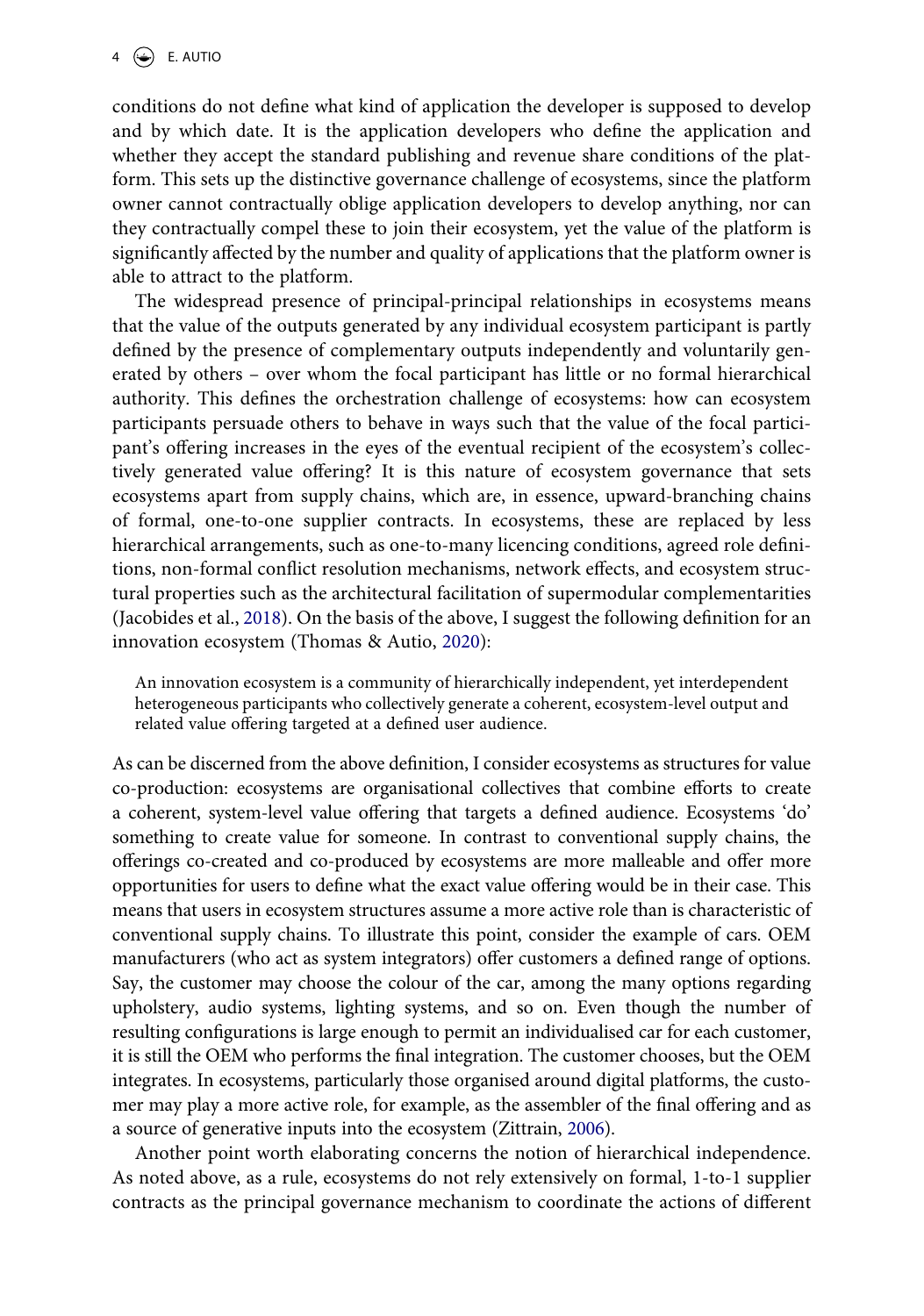ecosystem participants (Jacobides et al., [2018](#page-12-12)). As noted above, the relationships between ecosystem participants are predominantly principal-principal relationships. This creates a distinctive challenge for ecosystem orchestration. In supply chains, suppliers are commissioned to deliver goods and services to predetermined contractual specification. Both the supplier's and the buyer's obligations are defined ex ante and made explicit in the contract, meaning that the only uncertainty the supplier faces concerns the buyer's ability to pay upon delivery. In ecosystems where formal 1-to-1 contracts are largely absent, the roles and obligations of different stakeholders are more implicit and more difficult to enforce. Participation in the ecosystem is therefore more voluntary, meaning that each participant needs to find sufficient reason to join the ecosystem. For supply-side participants, common motivations include the prospect of being able to access a large customer audience (e.g., when joining a digital platform marketplace), or the prospect of being able to benefit from indirect network effects, where the presence of complementary products and services enhance the value of the supplier's offering in the eyes of prospective buyers. For user-side participants, common motivations are provided by direct and indirect network effects, where the use value of the platform and its offerings increases as a function of the number of other users and as a function of compatible offerings. Common to all is that their materialisation depends on the voluntary actions of hierarchically independent others – who need to anticipate some benefit for themselves before committing to making their contributions. As the very realisation of participant benefits again depends on the actions of independent others, those benefits, as a rule, cannot be guaranteed contractually. Therefore, if the ecosystem fails to gain momentum, the desired network effects fail to materialise, and ecosystem participants fail to see the benefits that would compel them to join the ecosystem. A key challenge in early ecosystem orchestration, therefore, is to overcome the 'catch-21ʹ challenge of compelling voluntary participation to a sufficient degree for the participation to justify itself – with prospective participants facing the risk that if ecosystem momentum fails to materialise, any early investment in participation may be lost.

For clarity, it is useful to clarify the distinction between an 'innovation ecosystem' and a 'platform ecosystem'. Platform ecosystems are ecosystem communities whose members are connected to a defined 'platform'. Most common types of these include digital platforms such as digital marketplaces (e.g., Amazon, Alibaba, AirBnB) or digital social networks (e.g., Facebook, YouTube, TikTok). Platforms can be non-digital, too, as is the case of many two- and many-sided markets such as credit cards, yellow pages, or even physical marketplaces. To the extent that the participants of such ecosystems can create generative inputs (i.e., unprompted and hierarchically un-coordinated innovative inputs), such platform ecosystems also qualify as innovation ecosystems (e.g., TikTok, AppStore). However, innovation ecosystems do not need to have a platform at their core: a set of shared technical standards will suffice. For example, the photovoltaic solar panel ecosystem is enabled by a set of shared technical standards that ensure compatibility among inputs generated by hierarchically independent participants, yet there is no digital platform or a marketplace at its core (Hannah & Eisenhardt, [2018](#page-12-1)). Similarly, the 'Wintel' ecosystem of personal computers and equipment is not a platform ecosystem, as it is coordinated by a shared technical standard. Finally, the reason why I like to refer to 'innovation ecosystems' instead of, e.g., 'business ecosystems' is in order to emphasise the generativity that is inherent in ecosystems but typically lacking in supply chains.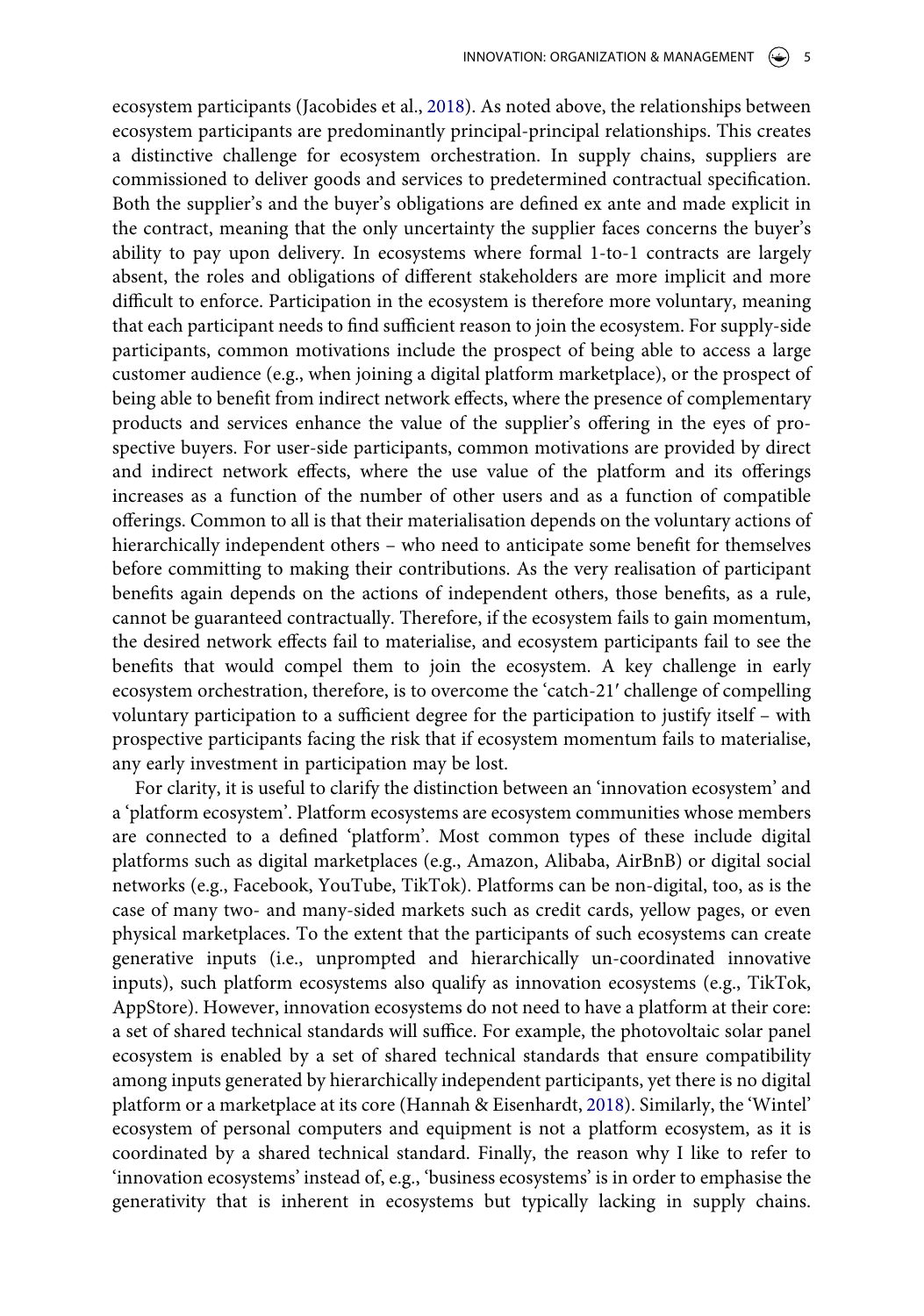Generativity is the ability of ecosystems to facilitate unprompted, unpredictable innovative outputs from large, uncoordinated audiences (Zittrain, [2006](#page-13-9)). Ecosystem participants join the ecosystem on their own volition, often with the motivation to offer innovative inputs such as, e.g., novel content or innovative applications and features. The features of those features are not defined and largely not even constrained *ex ante*. This is an important distinction from supply chains, where the required inputs are contractually defined prior to delivery. Even though suppliers may innovative (e.g., car parts supplier inventing a novel monitor to ensure that the car does not stray beyond its lane), any such innovations must be approved by the OEM manufacturer and contractually defined in the supplier contract. This robs supply chains of much of the spontaneous generativity that ecosystem arrangements are able to facilitate. I submit that ecosystems are inherently more innovative than supply chains, hence my preference for the term: 'innovation ecosystem'.

Summarising, ecosystem orchestration represents a distinctive governance challenge that largely arises from the absence of formal 1-to-1 contracts to define relationships among ecosystem participants and their reliance on the voluntarily created inputs by hierarchically independent participants for the co-production of ecosystem-level value offering and for the facilitation of ecosystem benefits<sup>2</sup> for the participants of the ecosystem. Yet, orchestration is required to enable the ecosystem to generate a coherent systemlevel offering targeted at a defined audience. Successful ecosystem governance needs to strike a balance between standardisation and variation, autonomy and control, and individualism and collectivism (Wareham et al., [2014\)](#page-13-5). Two basic approaches have been suggested in the literature to address these challenges; I call them the top-down and bottom-up approaches (Adner, [2017](#page-12-2); Dattée et al., [2018\)](#page-12-0). In the following a first highlight ontological challenges associated with the top-down approach and then elaborate an ecosystem orchestration model based on the bottom-up approach.

## **Orchestrating innovation ecosystems: top-down and bottom-up approaches**

The key difference between the top-down and bottom-up approaches concerns the ontological assumptions these make regarding the ecosystem architecture. As such, I define the ecosystem architecture to be composed of three layers: the technical architecture, which defines the functionalities the platform performs and how ecosystem participants may connect to it; the activity architecture, which defines the roles in which the different ecosystem constituents may operate within the ecosystem, as well as the relationships among these; and the value architecture, which defines what valuable contributions ecosystem participants contribute through their interactions with others and how individual ecosystem participants extract benefits from their interactions with others.

In the top-down approach, the ecosystem architecture is assumed to emerge through purposeful design and implementation activities performed by an ecosystem designer. This ontological standpoint is illustrated by the 'structural' perspective to ecosystems (Adner, [2017](#page-12-2)). In this perspective, the main task of the platform owner and the ecosystem implementor is to design an 'ecosystem value blueprint' – i.e., a planned ecosystem architecture for the realisation of the ecosystem value offering: who should do what, and how is the offering delivered to the customer. The ecosystem designer then implements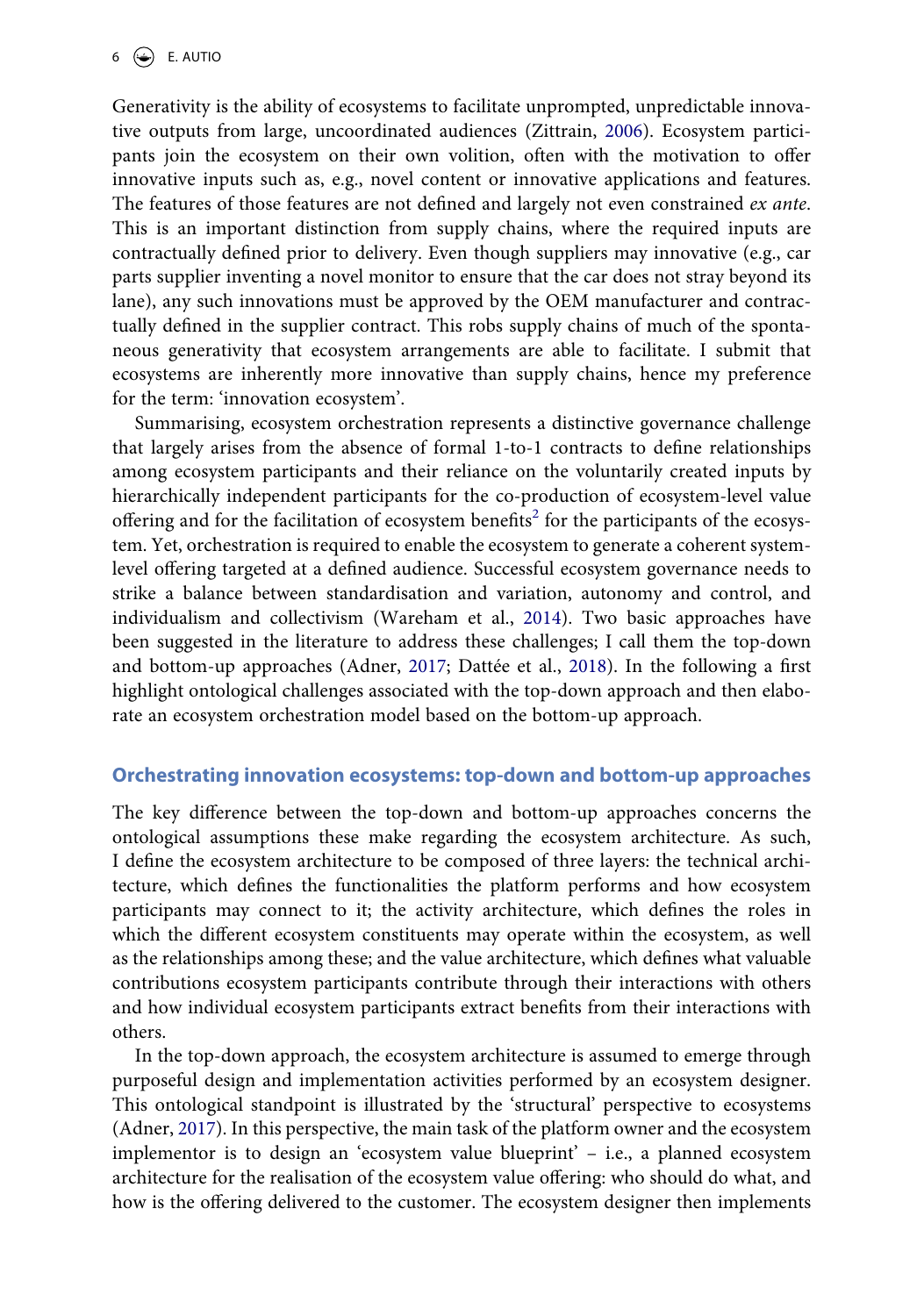this ecosystem value blueprint in a top-down fashion by recruiting ecosystem participants and assigning these to predefined roles.

While undoubtedly pertinent in many situations, especially when implemented in a well-established market, a top-down view to ecosystem orchestration carries two ontological assumptions that potentially undermine its viability in situations where the market context is less structured. First, to be able to design a value blueprint, the designer must have an idea of what is 'valuable'. Defining value is easy when a market exists with a properly functioning price mechanism: in such a situation the designer can simply ask the market. However, judging value becomes more difficult with offerings that are so new that a market for trading similar offerings does not yet exist. This would have been the case of, e.g., social media platforms when these remained a novel concept. Second, to implement a value blueprint, the designer has to compel others to accept the roles the designer envisioned for them. Paradoxically, this becomes more difficult when the ecosystem becomes more 'ecosystem-like' – i.e., when the ecosystem relies more on nonhierarchical coordination instead of formal, 1-to-1 supplier contracts (Thomas & Autio, [2021](#page-13-10)). In short, the viability of a top-down approach to value blueprint design and implementation appears to become increasingly constrained in high-uncertainty situations (Dattée et al., [2018\)](#page-12-0).

<span id="page-6-0"></span>In reality, evidence suggests complex ecosystems rarely emerge in their final form from scratch, especially when their value offering is new and unfamiliar to the intended user audience (Dattée et al., [2018\)](#page-12-0). As the case study of TiVo nicely illustrates in the context of a well-established industry architecture, the creation of an ecosystem can be a multi-stakeholder negotiation process where the participants rarely have a good idea of what the final ecosystem would look like and what their position might be in it, if any (Ansari et al., [2016](#page-12-4)). The final form of the TiVo ecosystem was negotiated over years of collective and messy negotiations with established industry incumbents, and the final ecosystem architecture incorporated technological and organisational innovations that did not even exist at the outset. To implement its ecosystem, TiVo had to overcome strong resistance and outright hostility by established industry incumbents who initially viewed TiVo as a mortal threat. TiVo had to navigate a complex geography of an established industry architecture, identify points of weak resistance and gradually shape its offerings towards various players in the US television industry to eventually come up with a solution that redefined the industry architecture such that it could accommodate TiVo's platform. This was a messy, complex, and drawn-out process, not a straightforward implementation of a preconceived ecosystem blueprint. The case examples by Dattée et al. ([2018](#page-12-0)) paint a similarly messy process in the context of de novo ecosystems and emphasise the importance of 'dynamic control' of collective ecosystem visioning (as opposed to static control of assets) in steering prospective ecosystem participants towards desired futures.

The messy reality of ecosystem creation appears to call for a more bottom-up approach, one where the ecosystem orchestrator engages in multi-sided conversations with prospective ecosystem participants to co-discover an ecosystem architecture that is palatable to all those concerned. In the final section of this essay I sketch out a multilayered framework designed to guide such an effort.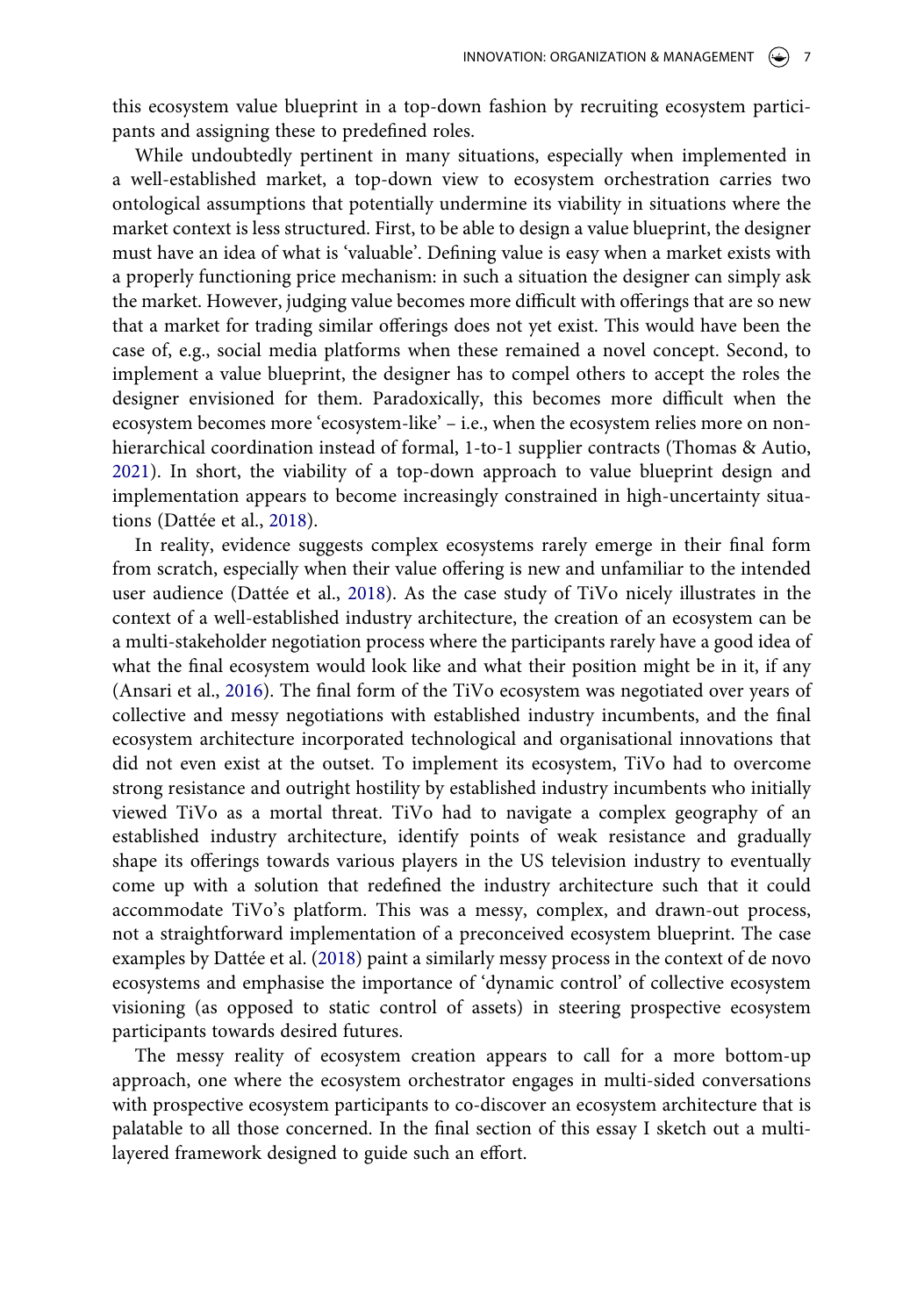### **Bottom-up ecosystem orchestration: a multi-layered framework**

<span id="page-7-1"></span>Above I highlighted how the ecosystem orchestrator cannot rely on an exogenous market to inform on resource value when the offering is so new that a market does not yet exist. As 'value' is not exogenously determined, it needs to be negotiated and co-discovered endogenously, in a multi-sided negotiation with prospective ecosystem participants. This negotiation ultimately determines not only what offerings are valuable, but also, by implication, what ecosystem roles and assets are valuable by virtue of their centrality to the collective generation of the ecosystem value offering (Garud et al., [2002\)](#page-12-15). This kind of negotiation characterises contexts where technological standards and specifications remain open, where ecosystem roles and expected behaviours remain undetermined, and where the rules of the game need to be agreed (Autio & Thomas, [2018](#page-12-3)). In highuncertainty situations, the ecosystem orchestrator and prospective ecosystem participants can enjoy significant scope to shape the context where they will collaborate and compete (Garud & Karnoe, [2001;](#page-12-16) Gawer & Phillips, [2013](#page-12-17); Kaplan & Murray, [2010\)](#page-12-18).

<span id="page-7-0"></span>In my previous work (Autio & Thomas, [2018](#page-12-3)) we considered endogenous strategies for ecosystem creation. Recognising that innovation ecosystems are organised around a shared core and characterised by hierarchical interdependence, we consider four distinct arenas for endogenous strategic action in innovation ecosystems: technological, economic, cultural-behavioural, and institutional. Of these, the technological layer of ecosystems comprised the focal platform, or alternatively, a set of shared technological standards that underpins the ecosystem and around which the ecosystem community – its activity system – is organised. As such, the platform could be digital – e.g., a set of shared algorithmic functionalities accessible through a shared interface. The required coordination could also be achieved without a central platform – e.g., through a set of shared technological standards and technological assets dedicated to supporting it (e.g., the Wintel ecosystem). The economic layer of innovation ecosystems comprised of economic assets and policies – such as economic incentives targeted at one side of a multi-sided platform with the intent of mobilising ecosystem participation. The institutional layer of innovation ecosystems comprised rules, regulations, and externally facing institutional activities dedicated to enhancing the embedding the ecosystem to its broader societal and economic context. The behavioural layer of ecosystems comprised participant behaviours and behavioural norms defining desirable and undesirable behaviours. Building on this, I suggest that effective ecosystem orchestration should entail orchestration activities in four layers: technological, economic, institutional, and behavioural. I now suggest a multi-layered framework of ecosystem orchestration which distinguishes between the four layers, and also, between three stages of ecosystem emergence: initiation, momentum building, and maturity. The framework suggests examples of orchestration strategies and activities for each layer and emergence stage. The framework is shown in [Figure 1.](#page-8-0)

# **Technological layer**

The technological layer defines the ecosystem's platform architecture or a set of shared standards and so doing also influences its activity architecture and its value architecture. The principal function of the technological layer is to set up the foundation of the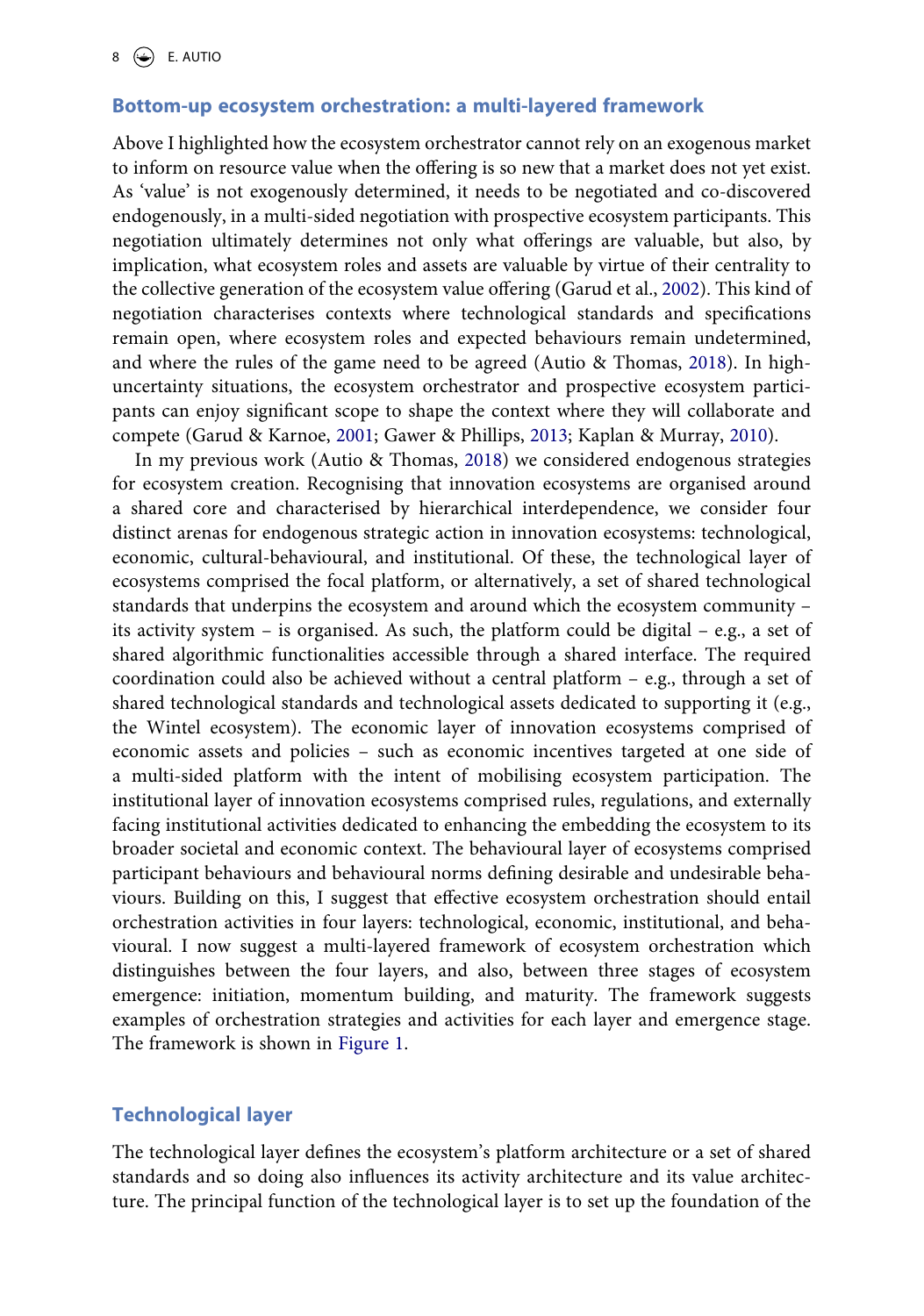<span id="page-8-0"></span>

**Figure 1.** Multi-layered framework for ecosystem orchestration.

ecosystem architecture, notably, its activity and value architectures. Therefore, associated design decisions are central for ecosystem orchestration. These decisions include the definition of the modular architecture of the ecosystem's product and service offerings; the definition of the connectivity architecture of the ecosystem's focal platform (if any), including any associated licencing and other conditions; and the definition of technological compatibility standards for the ecosystem offering's constituent modules. Combined, the architecture of the ecosystem's focal platform and or its shared technological standards defines the intrinsic technical performance of the ecosystem offering.

The technological layer of ecosystems sets up the foundation of the ecosystem value creation. However, the set-up of the technological architecture is not a one-off decision. Instead, the emphasis of technological orchestration activities changes over the ecosystem development stages. In the initiation stage, the primary goal is to set up the conditions for the creation of ecosystem momentum, and also, to set up the activity architecture of the ecosystem. In this stage, the ecosystem's technological architecture needs to encourage participation by prospective ecosystem participants and provide guidance in terms of appropriate ecosystem roles. This is essential to kick off ecosystem momentum. Central actions in this stage would include, for example, the design of interfaces that set up ecosystem connectivity, as well as the design of a modular architecture that enables supply-side participants to create offerings that complement one another. Implicitly, these also set up the initial definition of ecosystem roles – i.e., in which roles prospective participants may join the ecosystem.

In the momentum facilitation stage, the emphasis on technological orchestration shifts towards facilitating and maximising generativity. To build momentum, it is important both to continue attract participation and set the generative processes in motion. As such, generative inputs can be facilitated by adding functionalities in the platform that make it easier for supply-side and user-side participants to contribute content, complementary applications, and other generative inputs such as reviews and ratings. To enhance supply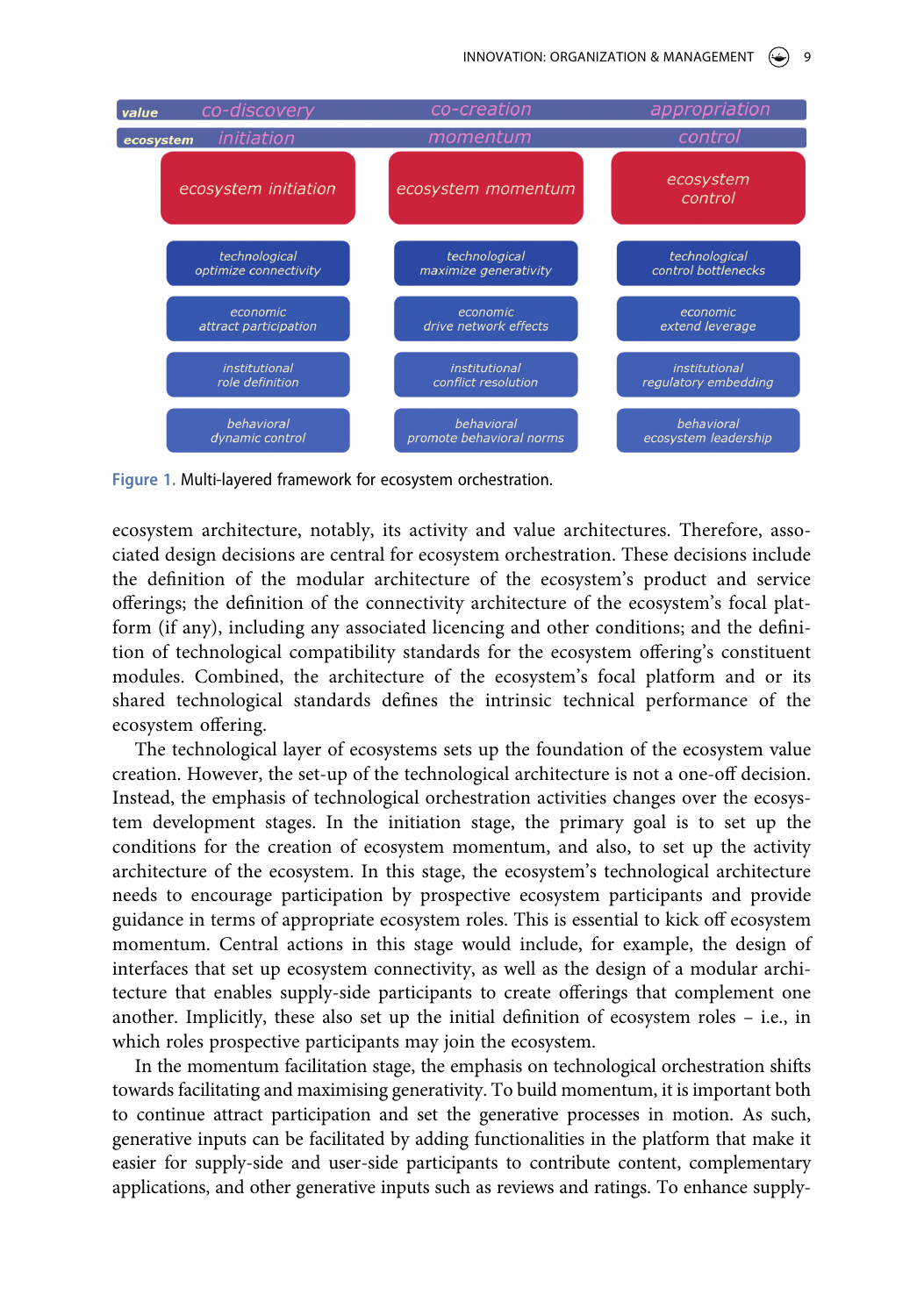10  $\left(\bigstar\right)$  E. AUTIO

side generativity, the ecosystem orchestrator may also provide specialised software applications to further facilitate the generation of supply-side inputs. As an example, the Nokia-Microsoft alliance provided tools for application developers to port their applications from other mobile operating systems to Windows Mobile, in an effort to drive the growth of the Windows Mobile ecosystem (Thomas et al., [2018\)](#page-13-11).

<span id="page-9-0"></span>In the ecosystem control stage, the emphasis of technological orchestration shifts to maximising appropriation. At this stage, the ecosystem's network effects should be well established and ecosystem roles set. As the ecosystem is self-sustaining and network effects provide the necessary lock-in, it is important to control technological bottlenecks and leverage any resources (e.g., user data) that the ecosystem accumulates. In addition to controlling technological bottlenecks critical to the functionality of the ecosystem platform, it is also important to retain architectural control of the platform in case changing circumstances necessitate architectural modifications.

# **Economic layer**

This layer comprises economic orchestration activities in ecosystems. Such activities cover, for example, strategic investment in complements and support structures, as well as economic incentives to encourage ecosystem participation. In the ecosystem inception stage, attracting participation is key and can be accomplished, e.g., by freemium strategies, reward incentives to reward the recruitment of new participants, offering subsidies to one side of the two (or multi) sided market to overcome the 'chicken and egg' problem, and direct investment in important complements to initiate indirect network effects. As an example, in the case of Windows Mobile, Nokia and Microsoft offered prospective application developers substantial cash rewards for developing applications on the Windows Mobile platform, only demanding a 4-month exclusivity before the developers were allowed to port their applications to competing platforms. Nokia also operated a dedicated accelerator, the AppCampus, to attract and nurture application developer teams, particularly from Eastern Europe and South Asia, where developer salaries were low.

In the ecosystem momentum stage, the emphasis of economic orchestration focuses on the promotion of indirect network effects. Whereas direct network effects are typically set up by the ecosystem's technological layer, indirect network effects may require active promotion. Such orchestration is particularly visible in application platforms, where the platform operator often selectively promotes different applications in order to build and sustain ecosystem momentum.

In the ecosystem control stage, the dynamic of the ecosystem is well established and self-sustaining, and the emphasis of economic orchestration often shifts towards leveraging ecosystem dominance by extending the ecosystem to related offerings. This is a strategy that software companies and internet giants such as Microsoft, Facebook, and Google have performed particularly aggressively, with the ultimate goal of creating walled gardens to own and lock in their user base. In the control stage, the economic orchestrator may also device novel ways to monetise its user base, as was the case of Facebook who was quite late to discover how to effectively monetise its social network ecosystem.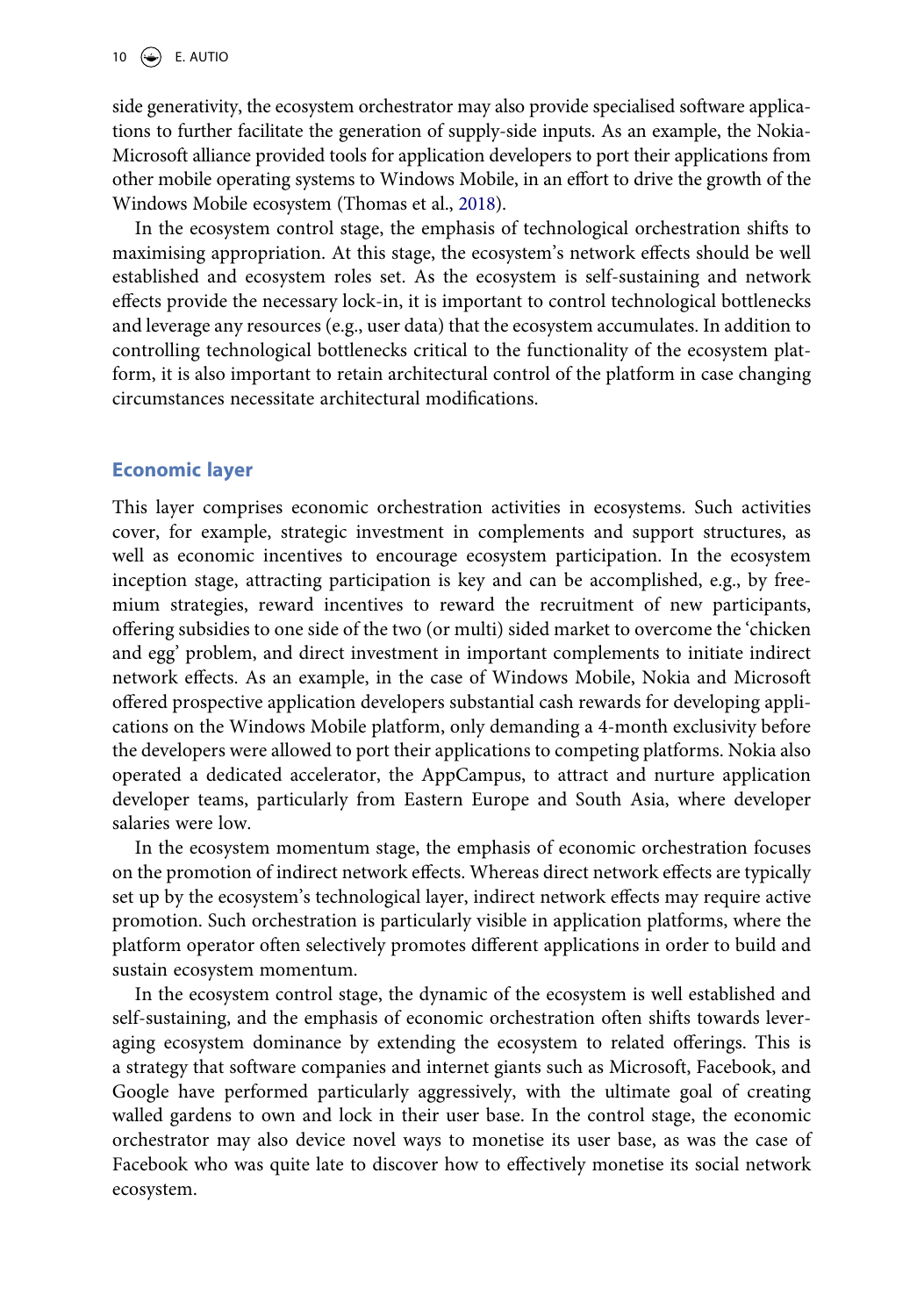#### **Institutional layer**

The institutional layer of ecosystem orchestration involves establishing and negotiating the rules of the game, both internally within the platform ecosystem and externally, towards the wider society the ecosystem is embedded in. Institutional orchestration activities include role definition, conflict resolution, institutional embedding, and lobbying to secure regulatory adjustments. In the ecosystem initiation stage, it is important to start shaping the roles in which different stakeholders can participate in the ecosystem. Although partly defined by the technological architecture of the ecosystem, these roles need to be reinforced through the definition of behavioural norms and role expectations. Perhaps the most important way of achieving this is designing the one-to-many contracts and licencing conditions that regulate participant connectivity to and the use of the ecosystem platform, and user and supplier rights regarding their data, contributed content, and contributed applications. These should be open and inviting, as the emphasis in the momentum initiation stage is on encouraging participation.

In the ecosystem momentum stage, conflicts often emerge, as different participants adjust their roles and redefine their interactions. Different participants may hold different visions regarding how the ecosystem should evolve. Therefore, it is important to establish conflict resolution procedures that enable the effective resolution of conflicts such that these do not interfere with ecosystem scaling. In addition, it is important to further formalise and reinforce ecosystem roles, as these act as an informal governance and coordination mechanism and help avoid and mitigate conflict situations. In the ecosystem control stage, the societal and economic effects of the ecosystem are likely to become more visible also to the wider society and may sometimes give rise to external conflicts. It is therefore important to concentrate institutional orchestration efforts to contextual embedding to ensure that the regulatory regime adapts to the scaling ecosystem and the ecosystem itself proactively adjusts to evolving regulations. Institutional orchestration has been arguably a dominant orchestration activity for internet giants such as the Facebook, which has had to invest considerable effort to administer its continually growing social network to minimise societal harm.

### **Behavioural layer**

The behavioural orchestration of ecosystems entails behavioural strategies to influence both other ecosystem constituents and societal stakeholders (Dattée et al., [2018](#page-12-0)). In the ecosystem inception stage, the emphasis of behavioural orchestration is to compel others to join the ecosystem even in the early absence of compelling network effects. A good example of early behavioural orchestration was provided by Ozcan and Eisenhardt [\(2009\)](#page-13-1). They described how ecosystem orchestrators in the mobile gaming industry promoted a sense of urgency among industry stakeholders by promoting an impression that the 'train was to imminently leave the station', and therefore, the time to commit to the emerging ecosystem was now. This behavioural strategy was very effective in expanding early participation, and also, by virtue of locking in key industry players, created barriers to entry for followers. In their work, Dattée et al. [\(2018](#page-12-0)) described how ecosystem orchestrators were able to overcome uncertainty in the inception stage by exercising 'dynamic control' over early ecosystem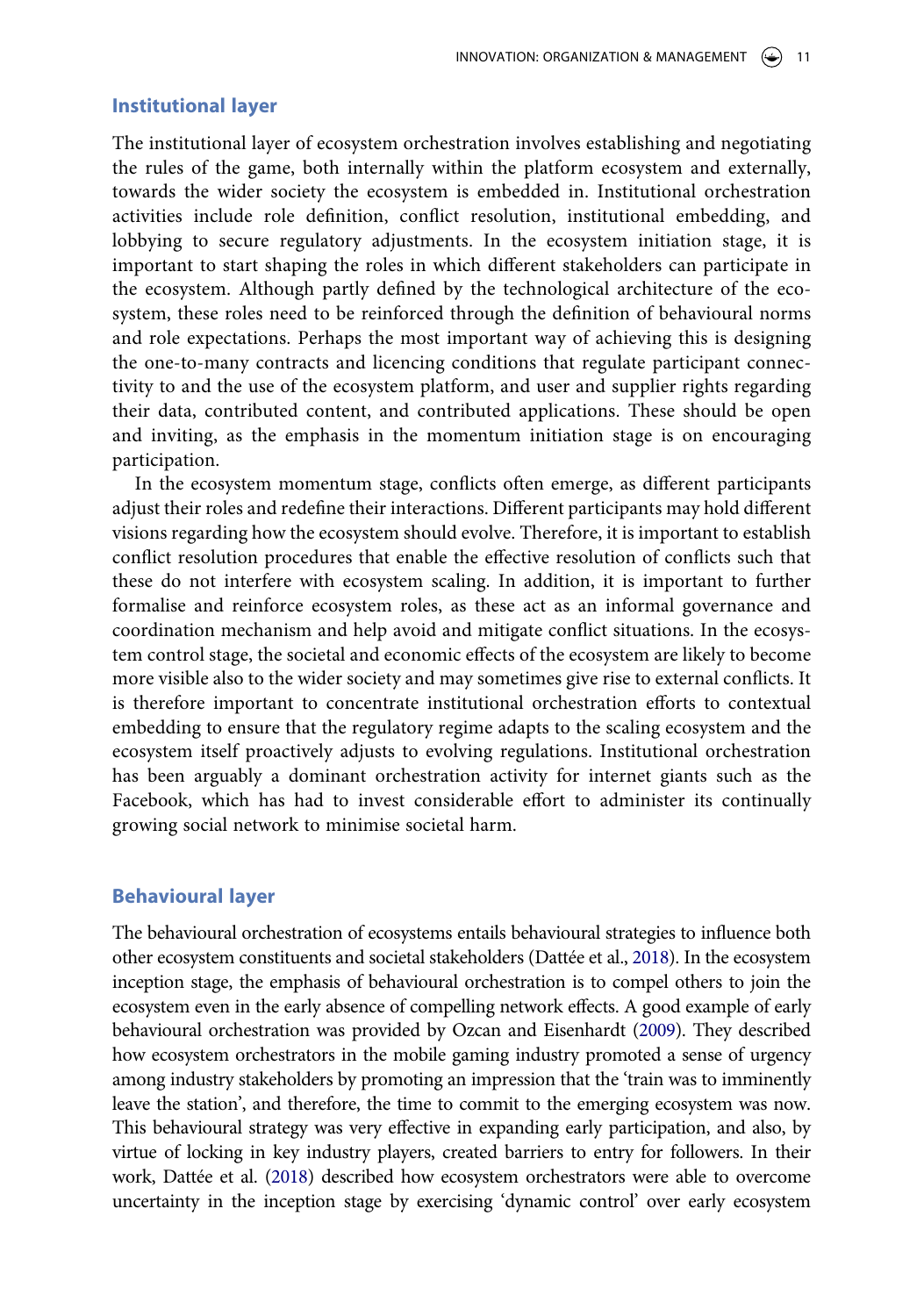visioning, and by highlighting early commitments (both internal within the incumbents and external, within the ecosystem) as uncertainty-reducing signals of early momentum.

In the ecosystem momentum stage, the emphasis of behavioural orchestration tends to shift towards pragmatic legitimation and the reinforcement of behavioural norms. Behavioural norms – i.e., agreed rules how to behave in different situations – operate as an important informal coordination mechanism in the absence of formal 1-to-1 contracts. Behavioural norms supportive of ecosystem momentum define acceptable behaviours and can take the form of, e.g., the 'hacker's ethic', under which the ecosystem community provides social rewards to those who contribute to technology commons. An important aspect of behavioural norms is generalised reciprocity, which encourages voluntary contributions towards the ecosystem in the expectation of third-party reciprocation (Wincent et al., [2009](#page-13-12)).

<span id="page-11-2"></span>Finally, in ecosystem control stage, the emphasis of behavioural orchestration shifts towards ecosystem leadership, as the established ecosystem momentum starts opening up opportunities to extend the ecosystem dominance to related sectors. In this stage, behavioural orchestration may include, for example, creating and promoting visions of extended dominance, and demonstrating ways how the ecosystem offerings can be expanded in ways that benefit current stakeholders.

# **Conclusion**

In this paper, I have attempted to provide some tangibility to the notion of ecosystem orchestration. While network and ecosystem orchestration has been addressed by several authors, many of the existing accounts remain fairly conceptual and offer only limited guidance to purposive managerial action. I have attempted to address this gap by offering a multi-layered framework of ecosystem orchestration for ecosystem initiation, momentum, and control stages. Although inevitably sketchy, I hope the framework nevertheless offers pointers for future research in this important area.

## **Notes**

- <span id="page-11-0"></span>1. Consistent with established definitions, I define ecosystem orchestration as the set of deliberate and purposeful actions undertaken by the ecosystem orchestrator to encourage voluntary, value co-creating inputs and effect coordination among hierarchically independent ecosystem of the ecosystem (e.g., Dhanaraj & Parkhe, [2006;](#page-12-6) Giudici et al., [2018](#page-12-8); Nambisan & Sawhney, [2011](#page-12-7)). Note that although the ecosystem orchestrator often is the 'hub' firm, any participants of the ecosystem may engage in orchestration activity in an effort to shape the functioning of the ecosystem.
- <span id="page-11-1"></span>2. Ecosystem benefits are benefits that any individual ecosystem participant may expect from their participation in the ecosystem. Different from the ecosystem value offering, which is collectively created and targeted at a defined user audience, ecosystem benefits are operationalised at the level of individual ecosystem participants.

#### **Disclosure statement**

No potential conflict of interest was reported by the author(s).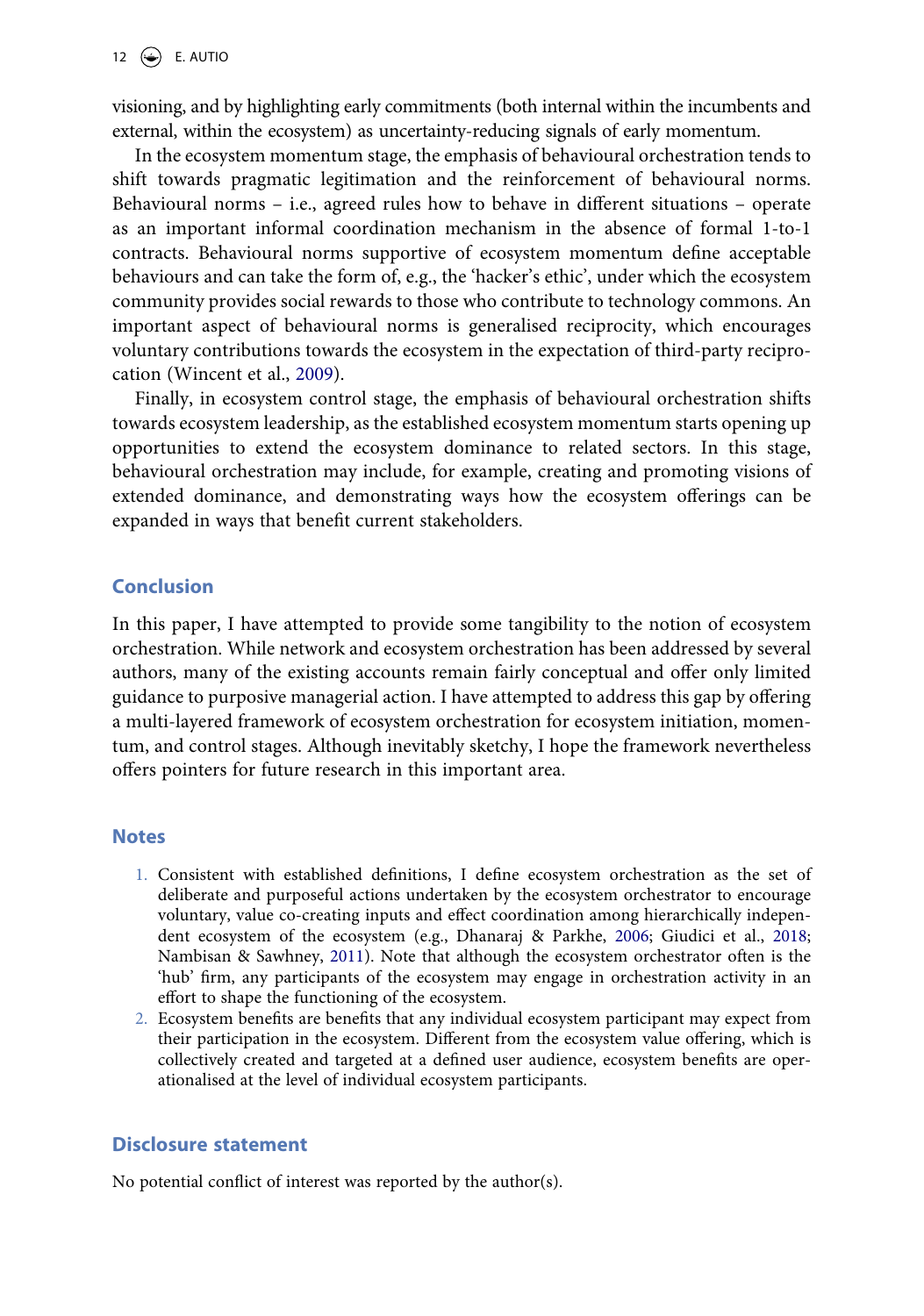### **References**

- <span id="page-12-13"></span>Aarikka-Stenroos, L., & Ritala, P. [\(2017\)](#page-2-0). Network management in the era of ecosystems: Systematic review and management framework. *Industrial Marketing Management*, *67*, 23–36. <https://doi.org/10.1016/j.indmarman.2017.08.010>
- <span id="page-12-2"></span>Adner, R. [\(2017](#page-0-0)). Ecosystem as structure: An actionable construct for strategy. *Journal of Management*, *43*(1), 39–58. <https://doi.org/10.1177/0149206316678451>
- <span id="page-12-10"></span>Adner, R., & Kapoor, R. [\(2010](#page-2-1)). Value creation in innovation ecosystems: How the structure of technological interdependence affects firm performance in new technology generations. *Strategic Management Journal*, *31*(3), 306–333. <https://doi.org/10.1002/smj.821>
- <span id="page-12-4"></span>Ansari, S. S., Garud, R., & Kumaraswamy, A. [\(2016\)](#page-1-0). The disruptor's dilemma: TiVo and the U.S. television ecosystem. *Strategic Management Journal*, *37*(9), 1829–1853. [https://doi.org/10.](https://doi.org/10.1002/smj.2442) [1002/smj.2442](https://doi.org/10.1002/smj.2442)
- <span id="page-12-11"></span>Autio, E., & Thomas, L. ([2014](#page-2-1)). Innovation ecosystems: Implications for innovation management. In M. Dodgson, N. Phillips, & D. M. Gann (Eds.), *The Oxford handbook of innovation management* (pp. 204–228). Oxford University Press.
- <span id="page-12-3"></span>Autio, E., & Thomas, L. [\(2018](#page-0-0)). Tilting the playing field: Towards an endogenous strategic action theory of ecosystem creation. In S. Nambisan (Ed.), *World scientific reference on innovation*  volume 3: Open innovation, ecosystems and entrepreneurship: Issues and perspectives (Vol. 3, pp. 111–140). World Scientific Publishing Co. Pte. Ltd.
- <span id="page-12-5"></span>Autio, E., & Thomas, L. D. W. ([2020](#page-1-1)). Value co-creation in ecosystems: Insights and research promise from three disciplinary perspectives. In S. Nambisan, K. Lyytinen, & Y. Yoo (Eds.), *Handbook of digital innovation*. Edward Elgar Publishing.
- <span id="page-12-0"></span>Dattée, B., Alexy, O., & Autio, E. ([2018](#page-0-1)). Maneuvering in poor visibility: How firms play the ecosystem game when uncertainty is high. *Academy of Management Journal*, *61*(2), 466–498. <https://doi.org/10.5465/amj.2015.0869>
- <span id="page-12-6"></span>Dhanaraj, C., & Parkhe, A. ([2006\)](#page-1-2). Orchestrating innovation networks. *The Academy of Management Review*, *31*(3), 659–669. <https://doi.org/10.5465/amr.2006.21318923>
- <span id="page-12-16"></span>Garud, R., & Karnoe, P. [\(2001](#page-7-0)). Path creation as a process of mindful deviation. In R. Garud & P. Karnoe (Eds.), *Path dependence and creation* (pp. 1–38). Lawrence Erlbaum Associates.
- <span id="page-12-15"></span>Garud, R., Jain, S., & Kumaraswamy, A. ([2002](#page-7-1)). Institutional entrepreneurship in the sponsorship of common technological standards: The case of Sun Microsystems and Java. *Academy of Management Journal*, *45*(1), 196–214.
- <span id="page-12-17"></span>Gawer, A., & Phillips, N. [\(2013](#page-7-0)). Institutional work as logics shift: The case of Intel's transformation to platform leader. *Organization Studies*, *34*(8), 1035–1071. [https://doi.org/10.1177/](https://doi.org/10.1177/0170840613492071) [0170840613492071](https://doi.org/10.1177/0170840613492071)
- <span id="page-12-8"></span>Giudici, A., Reinmoeller, P., & Ravasi, D. ([2018\)](#page-1-3). Open-system orchestration as a relational source of sensing capabilities: Evidence from a venture association. *Academy of Management Journal*, *61*(4), 1369–1402. <https://doi.org/10.5465/amj.2015.0573>
- <span id="page-12-14"></span>Gomes, L. A. D. V., Facin, A. L. F., Salerno, M. S., & Ikenami, R. K. [\(2018\)](#page-2-0). Unpacking the innovation ecosystem construct: Evolution, gaps and trends. *Technological Forecasting and Social Change*, *136*(November), 30–48. <https://doi.org/10.1016/j.techfore.2016.11.009>
- <span id="page-12-1"></span>Hannah, D. P., & Eisenhardt, K. M. ([2018\)](#page-0-1). How firms navigate cooperation and competition in nascent ecosystems. *Strategic Management Journal*, *39*(12), 3163–3192. [https://doi.org/10.1002/](https://doi.org/10.1002/smj.2750) [smj.2750](https://doi.org/10.1002/smj.2750)
- <span id="page-12-12"></span>Jacobides, M. G., Cennamo, C., & Gawer, A. ([2018\)](#page-2-1). Towards a theory of ecosystems. *Strategic Management Journal*, *39*(8), 2255–2276. <https://doi.org/10.1002/smj.2904>
- <span id="page-12-18"></span>Kaplan, S., & Murray, F. ([2010\)](#page-7-0). Entrepreneurship and the construction of value in biotechnology. In N. Phillips, G. Sewell, & D. Griffiths (Eds.), *Technology and organization: Research in the sociology of organizations* (Vol. 29, pp. 107–147). Emerald Publishing.
- <span id="page-12-9"></span>Moore, J. F. [\(1993](#page-2-2)). Predators and prey: A new ecology of competition. *Harvard Business Review*, *71*(3), 75–86.
- <span id="page-12-7"></span>Nambisan, S., & Sawhney, M. [\(2011](#page-1-4)). Orchestration processes in network-centric innovation: Evidence from the field. *The Academy of Management Perspectives*, *25*(3), 40–57.